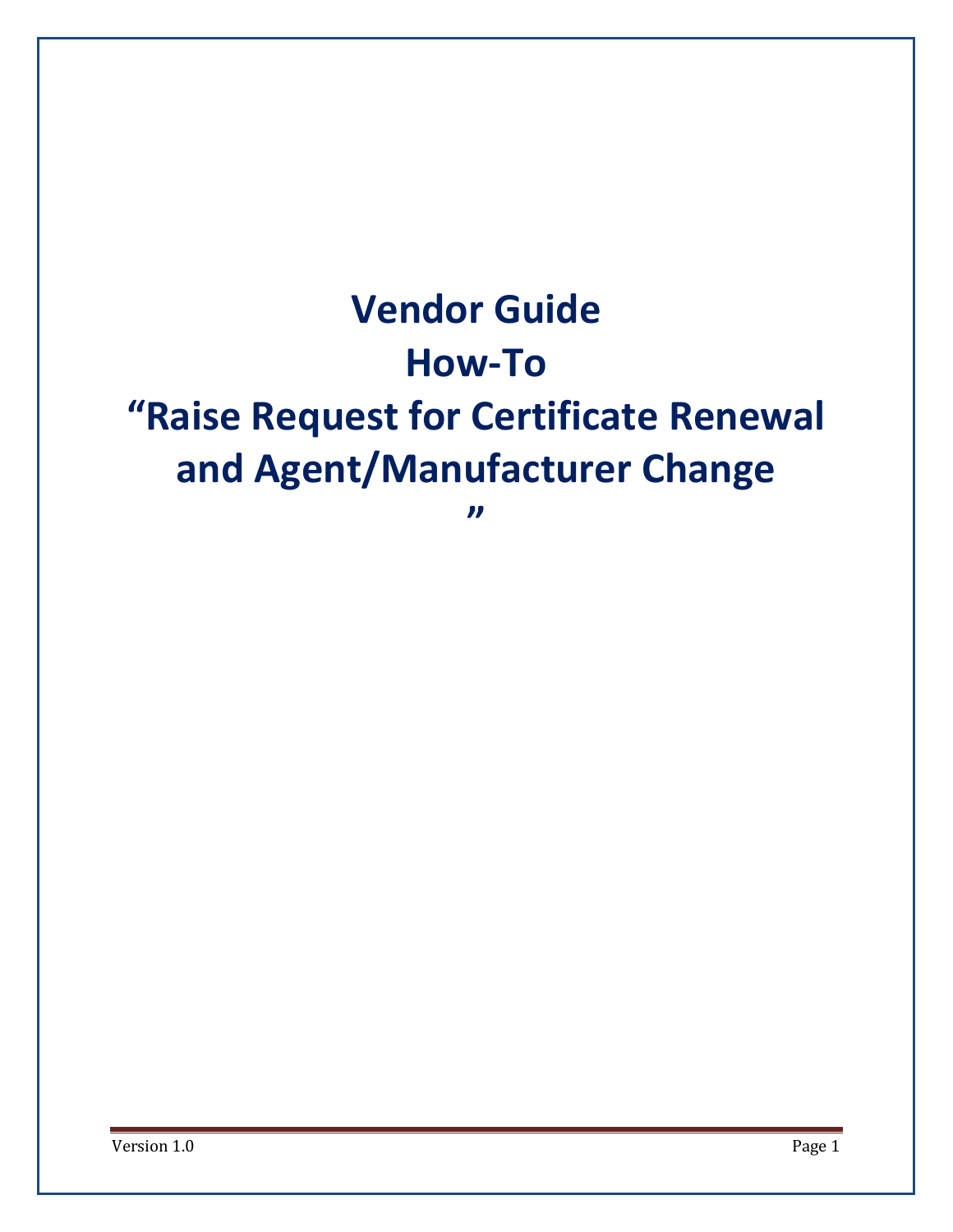## **Contents**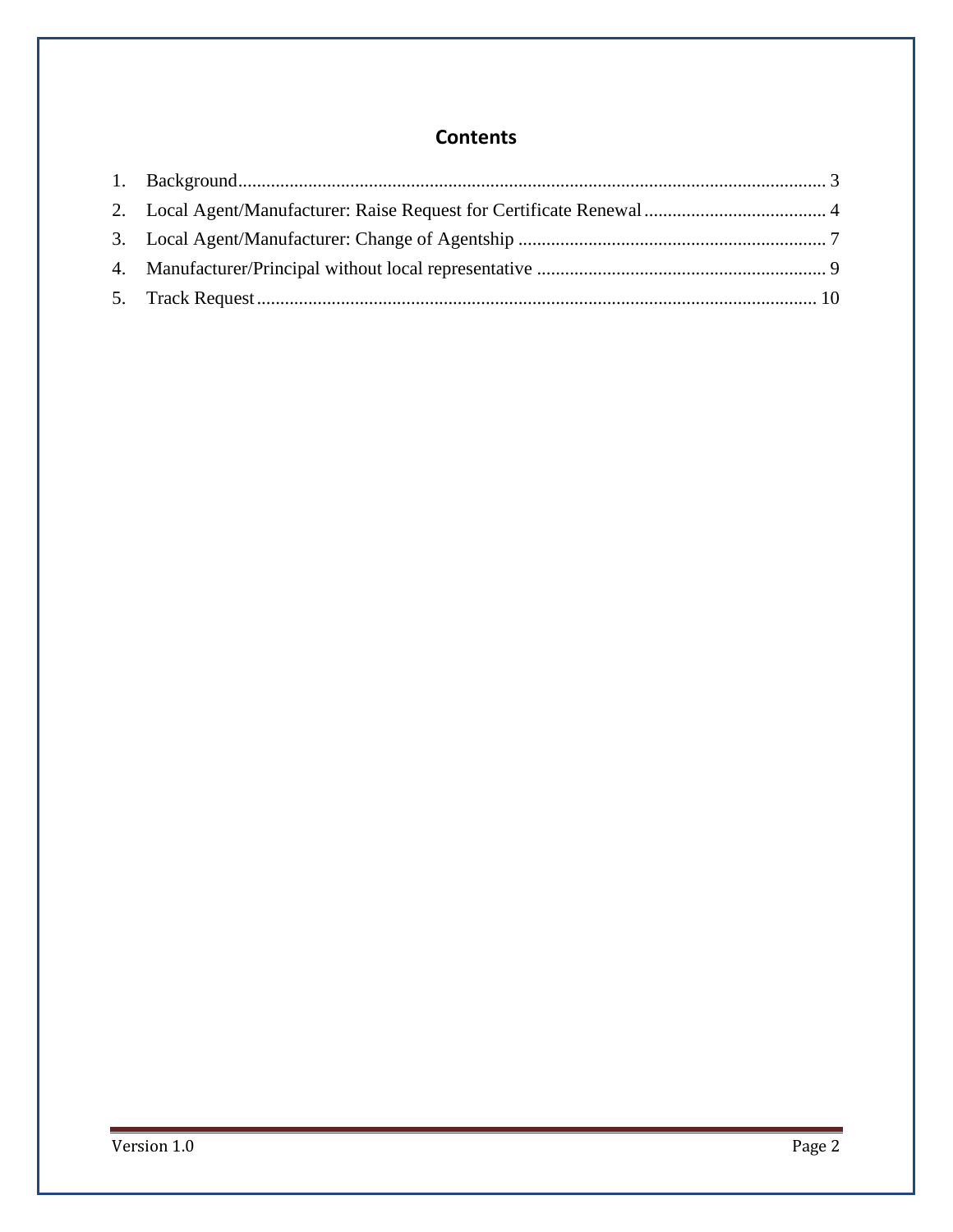### <span id="page-2-0"></span>**1. Background**

Previously in Rabitah system, Local agents/Manufacturers were not able to raise requests for Certificate renewal or Change of Agentship via Rabitah system. They use to send email to Vendor Management Team (VMT) with their request. In turn VMT team would carry out the process in the system. As the request was raised offline, if vendor needed to track the request, then they were forced to email VMT team for the status.

To make sure this offline process is eliminated and for easier request tracking, new process of "Raising Request" via Rabitah system was introduced.

New Process Flow :

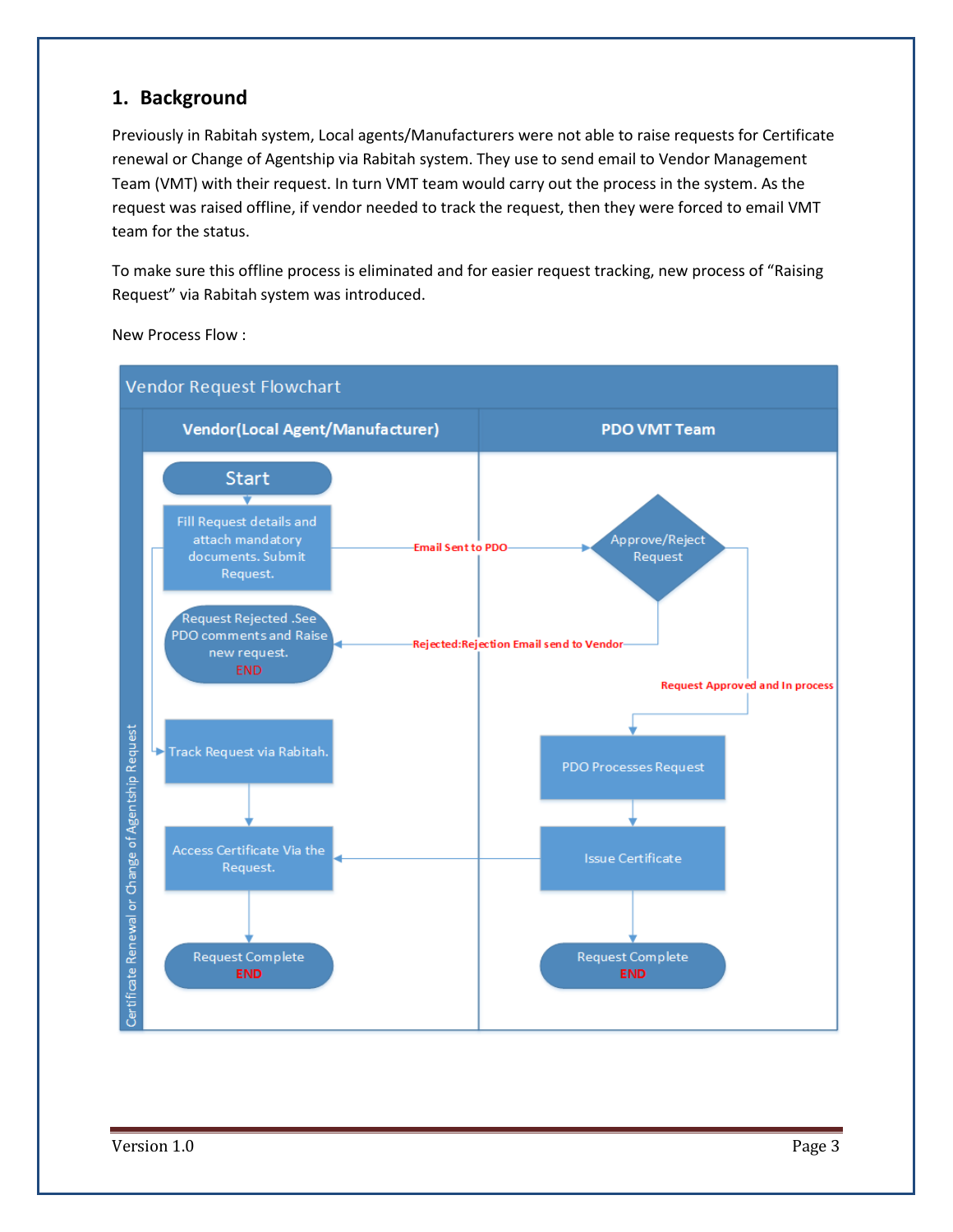New Process:-

- 1. Local Agent raises request for Certificate Renewal or Change of Agentship via Rabitah System. Vendor attaches all the mandatory documents corresponding to the type of request raised.
- 2. Email is sent to PDO informing request has been raised by Vendor with request details.
- 3. PDO VMT team "Accepts or Rejects" the request, based on mandatory documents that the vendor has attached Manufacturer will register using the registration page. Corresponding Email of acceptance and rejection is sent to Vendor.
- 4. If rejected by PDO, Rejection email will be sent with Rejection comments. Vendor can also see the rejections comments in Rabitah system against the corresponding request.
- 5. Once rejected, Vendor needs to raise new Request and cannot process the rejected request any further.
- 6. If PDO accepts/approves the request, request will be in-process status and will be processed by PDO VMT team.
- 7. During In-process status, if local agent or manufacturer Due Diligence has expired/(not carried out yet), then DD form will be sent to the vendor and the DD process will be carried out .
- 8. Once DD is approved, certificate is issued. Email will be sent to vendor and vendor can access the Certificate via corresponding request.

#### <span id="page-3-0"></span>**2. Local Agent/Manufacturer: Raise Request for Certificate Renewal**

**Local agent shall request a certificate renew 2 months before of expiration of the old PDO certificate.** 

**Documents required for renewal of the certificate are:**

- **1. Agent agreement between local agent and the principal**
- **2. Agency certificate issued by the Oman Ministry of commerce and industries**
- **3. Valid JSRS certificate**
- **4. Local agent Commercial registration**

**Login into PDO Rabitah system. Follow below steps to Raise Request for Renewal.**

**Step 1:- Click on Master Data Manager Tab Step 2:- Expand the Company tree & Click on Raise Request Step 3:- Select "Agent/Manufacturer Renewal" from drop down.**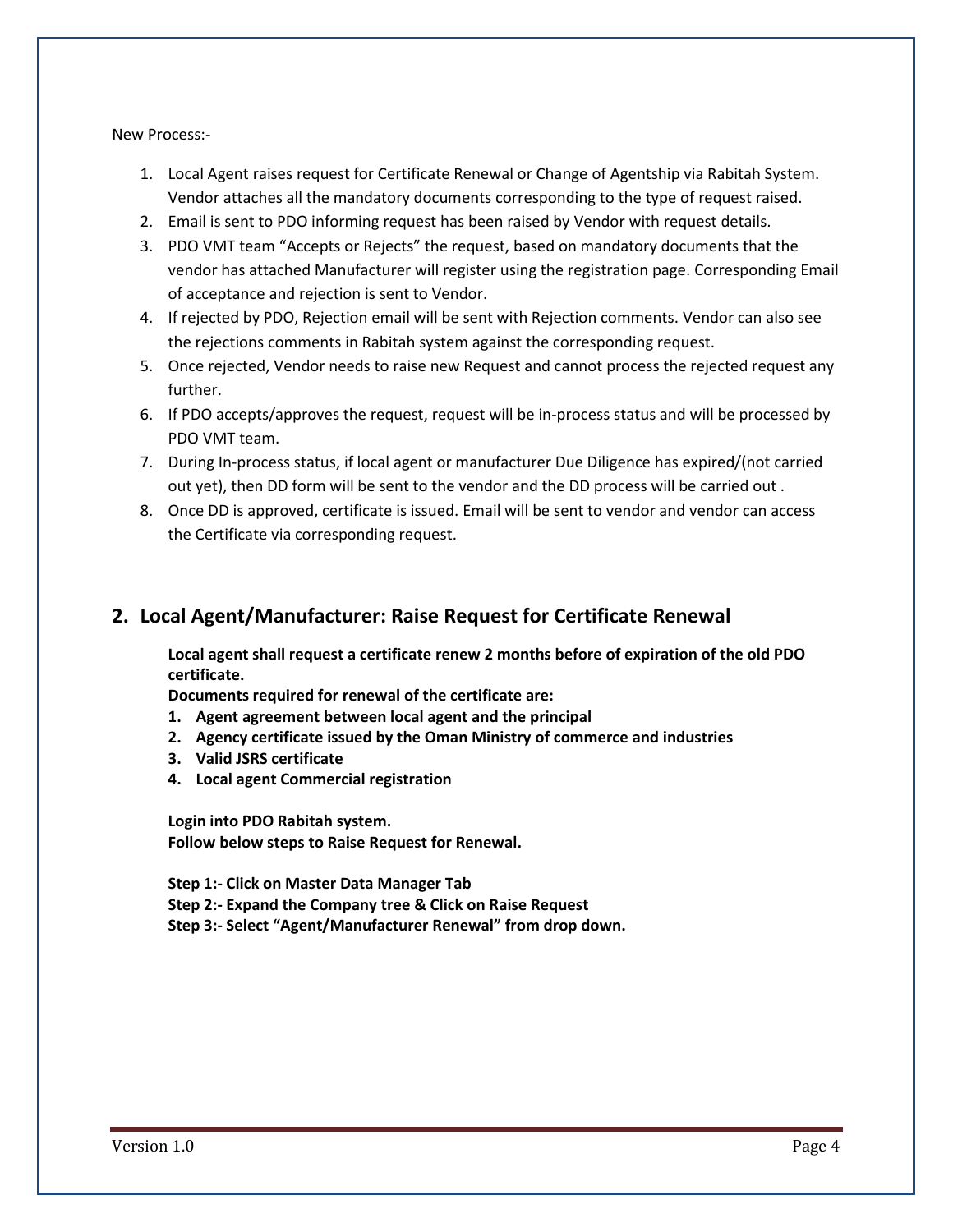| 4 Back Forward History Favorites Personalize View Help |                      |               |                            |                                                                           |                             |
|--------------------------------------------------------|----------------------|---------------|----------------------------|---------------------------------------------------------------------------|-----------------------------|
|                                                        |                      |               |                            |                                                                           |                             |
| <b>CLM Supplier</b>                                    | Qualification Expert |               | Employee Administrator     | Master Data Manager                                                       | Supplier Order Collaboratio |
| <b>Supplier Data Maintenance</b>                       |                      |               |                            |                                                                           |                             |
|                                                        |                      |               |                            | Master Data Manager > Supplier Data Maintenance > Company > Raise Request |                             |
| $\blacktriangleright$ Company                          |                      |               |                            |                                                                           |                             |
| • Attachments                                          |                      |               |                            | Vendor - Raise Request for Agent Renewal                                  |                             |
| • Company Data                                         |                      |               |                            |                                                                           |                             |
| • Certificates                                         |                      | Request Type: |                            | $\overline{\phantom{a}}$                                                  |                             |
| • Manufacturer and PDO Ce                              |                      |               |                            | AGENT/MANUFACTURER RENEWAL                                                |                             |
| • Raise Request                                        |                      |               | <b>CHANGE OF AGENTSHIP</b> |                                                                           |                             |
| • Track Request                                        |                      |               |                            |                                                                           |                             |

- **Step 2:- Select "Certificate Renewal" for Renewal Type.**
- **Step 3:- Choose appropriate Certificate Category "Product/Service".**
- **Step 4:- Choose "Renewal" as Certificate Type**
- **Step 5:- Enter your commercial registration number**

|                                                                                                                                                 | <b>Vendor - Raise Request for Agent Renewal</b> |                                                                               |                                |                                                                            |                                                   |
|-------------------------------------------------------------------------------------------------------------------------------------------------|-------------------------------------------------|-------------------------------------------------------------------------------|--------------------------------|----------------------------------------------------------------------------|---------------------------------------------------|
| Request Type: AGENT/MANUFACTURER RENEV V<br>Renewal Type: <sup>#</sup><br>Certificate Category: *                                               | <b>Request ID:</b>                              |                                                                               | Fill in appropriate<br>fields. | values for all mandatory                                                   |                                                   |
| Certificate Type: *<br>Commercial Registration Number: *<br><b>Vendor Comments:</b>                                                             |                                                 |                                                                               |                                |                                                                            | If you want to provided<br>additional comments to |
|                                                                                                                                                 |                                                 |                                                                               |                                |                                                                            | PDO.                                              |
|                                                                                                                                                 |                                                 |                                                                               |                                |                                                                            |                                                   |
| Please attach the below list of Mandatory Documents:<br>1). Agent agreement between local agent and the principal<br>3). Valid JSRS certificate |                                                 | 2). Agency certificate issued by the Oman Ministry of commerce and industries |                                | <b>List of Mandatory</b><br>documents that needs<br>to be attached. If any |                                                   |
| 4). Local agent Commercial registration                                                                                                         |                                                 | 5). Manufacturer/Principal without local representative: Manufacturing permit |                                |                                                                            |                                                   |
| <b>Attachments:</b><br>B Add m Delete                                                                                                           |                                                 |                                                                               |                                |                                                                            |                                                   |

**Version 1.0** Page 5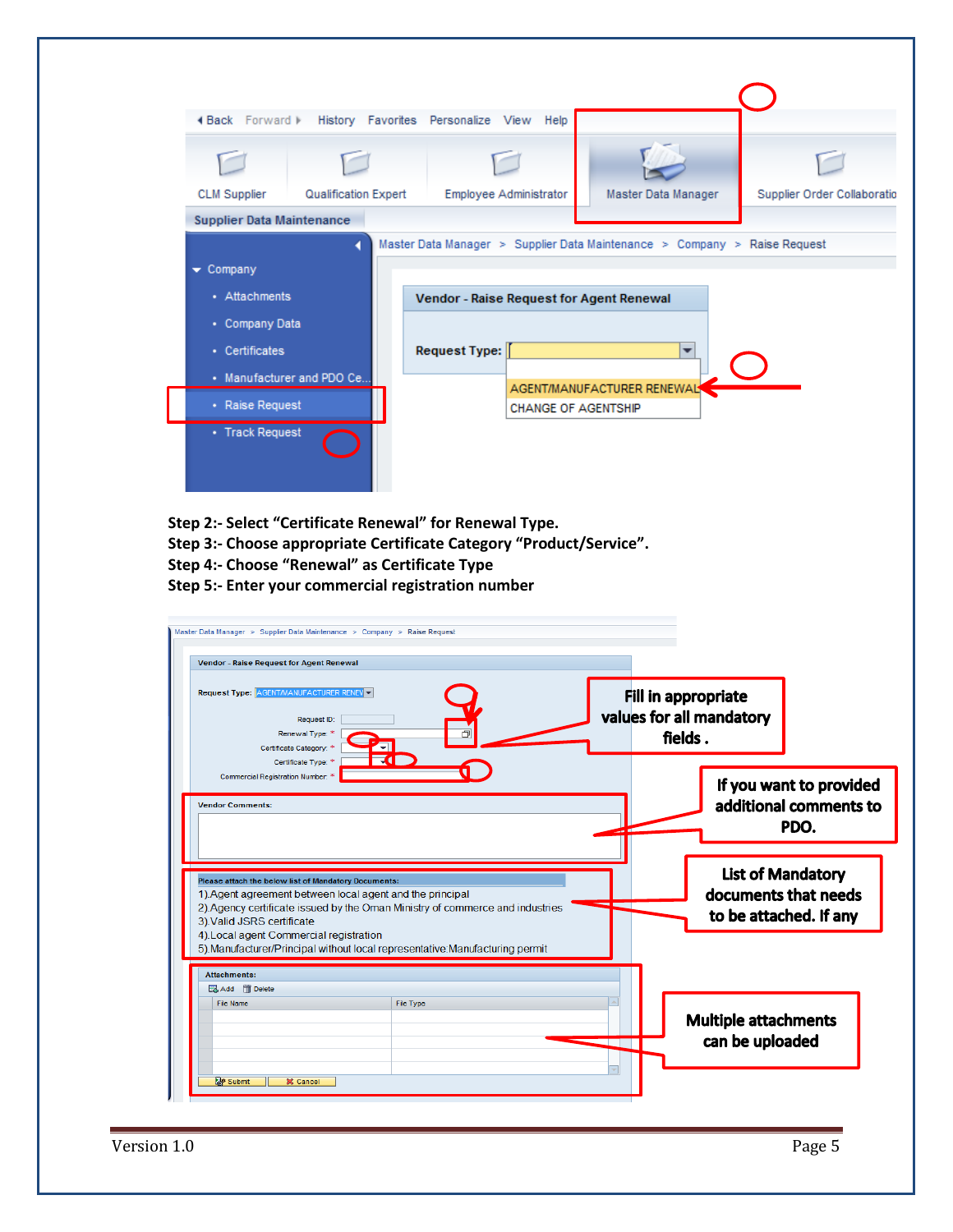**Step 6: Select the manufacturer/service provider** 

- **All the PDO approved manufacturers/service providers belonging to the agent will be listed. Select the appropriate manufacturer.**
- **In case you are manufacturer without Agent or vice versa, then keep the manufacturer field blank.**

| Vendor - Raise Request for Agent Renewal                                                                                                                                                                                                                                   | $\overline{\Box}$ x<br><b>Manufacturer Name</b>                                               |
|----------------------------------------------------------------------------------------------------------------------------------------------------------------------------------------------------------------------------------------------------------------------------|-----------------------------------------------------------------------------------------------|
| Request Type: AGENT/MANUFACTURER RENEV =                                                                                                                                                                                                                                   | Search Criteria<br>Hide Search Criter<br>đ<br>Business Partner Number:                        |
| Request ID:<br>Ō<br>Renewal Type: * CERTIFICATE RENEWAL<br>Certificate Category: * Product v                                                                                                                                                                               | Manufacturer Name:<br>Start Search<br>Reset<br>Results List: 8 results found for Manufacturer |
| Certificate Type: * Renewal $\blacktriangledown$                                                                                                                                                                                                                           | <b>Business Partner Number</b><br>Manufacturer Name                                           |
| Commercial Registration Number: * MRJ100000                                                                                                                                                                                                                                | 102176<br>SANYO                                                                               |
| 0<br>Manufacturer:                                                                                                                                                                                                                                                         | 102176<br>TRANSMITTER                                                                         |
|                                                                                                                                                                                                                                                                            | HP. DESIGNJET<br>102176                                                                       |
| <b>Vendor Comments:</b>                                                                                                                                                                                                                                                    | 102176<br>SAMSUNG ELECTRONICS CO. LTD                                                         |
|                                                                                                                                                                                                                                                                            | 102176<br>NO APPROVED MANUFACTURER                                                            |
|                                                                                                                                                                                                                                                                            | 102176                                                                                        |
|                                                                                                                                                                                                                                                                            | 102176<br>NO APPROVED MANUFACTURER                                                            |
| Please attach the below list of Mandatory Documents:<br>1). Agent agreement between local agent and the principal<br>2) Agency certificate issued by the Oman Ministry of commerce and industries<br>3). Valid JSRS certificate<br>4). Local agent Commercial registration | 102176<br>SANYO<br>∢<br>OK<br>Cancel                                                          |
| <b>PDO</b><br><b>Approved</b><br><b>Manufactu</b><br>rers                                                                                                                                                                                                                  |                                                                                               |

**Step 7: Vendor Comments and Mandatory attachments Step 8 : Click on Submit to send the request to PDO .**

| This is for Renewal of certificate                   |                                                                                 |                                  |
|------------------------------------------------------|---------------------------------------------------------------------------------|----------------------------------|
|                                                      |                                                                                 | <b>Upload File</b><br>ok         |
| Please attach the below list of Mandatory Documents: |                                                                                 | C:\Users\mucc885\Docur<br>Browse |
|                                                      | 1). Agent agreement between local agent and the principal                       |                                  |
|                                                      | 2). Agency certificate issued by the Oman Ministry of commerce and industries   |                                  |
| 3). Valid JSRS certificate                           |                                                                                 |                                  |
| 4). Local agent Commercial registration              |                                                                                 |                                  |
|                                                      | 5). Manufacturer/Principal without local representative: Manufacturing permit   |                                  |
|                                                      |                                                                                 | Cancel<br>οк                     |
| <b>Attachments:</b>                                  |                                                                                 |                                  |
| <b>Delete</b><br>Add                                 |                                                                                 |                                  |
| <b>File Name</b>                                     | File Type                                                                       |                                  |
|                                                      |                                                                                 |                                  |
|                                                      |                                                                                 |                                  |
|                                                      |                                                                                 |                                  |
|                                                      |                                                                                 |                                  |
|                                                      |                                                                                 |                                  |
|                                                      |                                                                                 |                                  |
| <b>De Submit</b><br><b>M</b> Cancel                  |                                                                                 |                                  |
|                                                      | Once all the mandatory attachments are<br>uploaded, click on Submit to send the |                                  |

Version 1.0 Page 6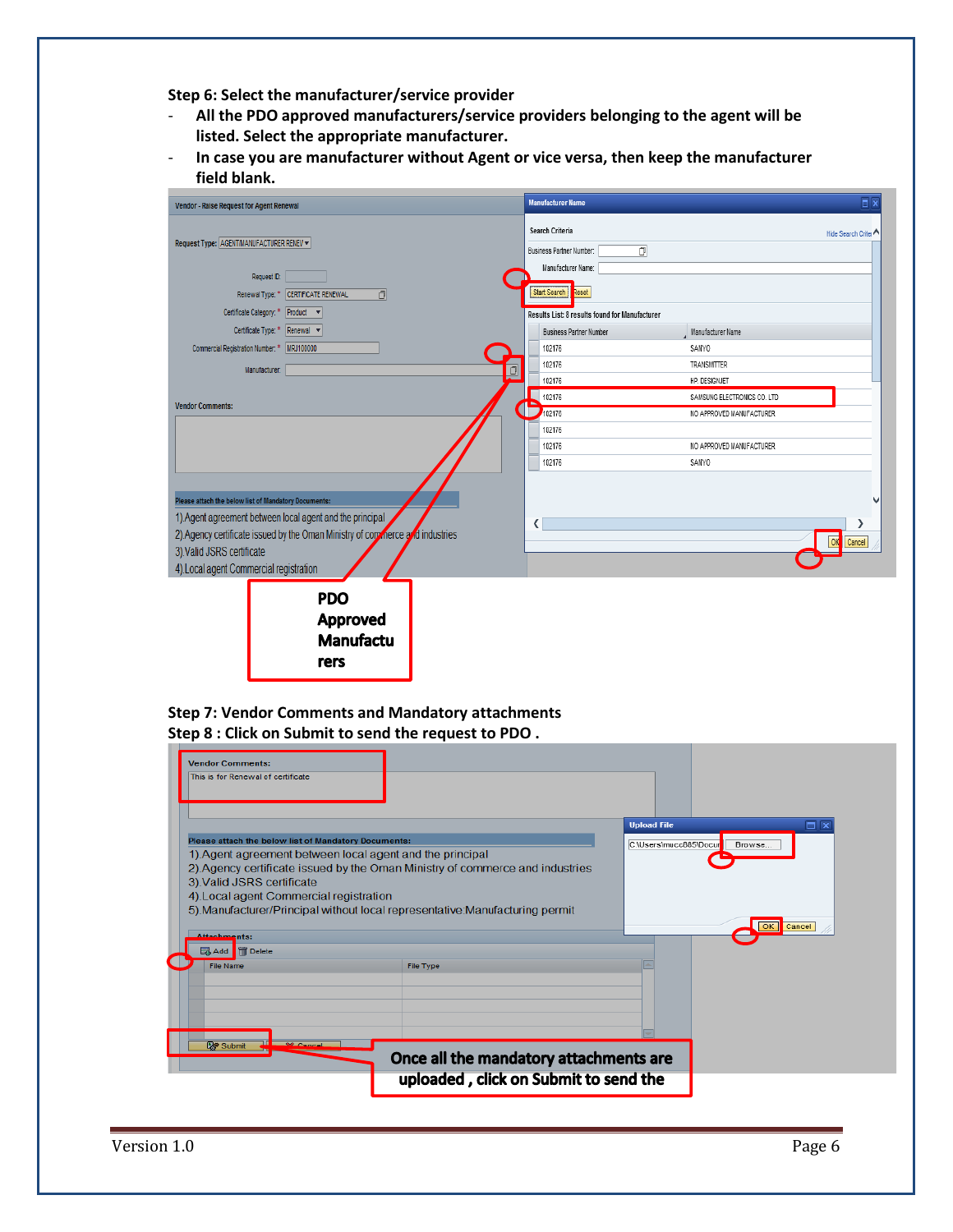**Note:-**

- ➢ **Make sure all the mandatory documents are attached. Failing to do so will result in rejection of request.**
- ➢ **All Manufacturers need to register to Rabitah system.**
- ➢ **VMT will verify the Due Diligence approval**
	- o **If the Due diligence is valid for both certificate issuing process will be conducted**
	- o **If Due Diligence expire/not submitted Vendor Management Team will send the document link to the vendor/Manufacturer.**

#### <span id="page-6-0"></span>**3. Local Agent/Manufacturer: Change of Agentship**

**Local agent shall request change of the agency ship by submitting the following documents:** 

- **1. Agency certificate issued by the Oman Ministry of commerce and industries**
- **2. Agreement between new local agent and principal**
- **3. A copy of termination letter issue to the old local agent**
- **4. Valid JSRS certificate**
- **5. Local agent Commercial registration**

**Login into PDO Rabitah system.** 

**Follow below steps to Raise Request for Change of Agentship.**

**Step 1:- Click on Master Data Manager Tab Step 2:- Click and Expand the Company tree and click on Raise Request. Step 3:- Select the Change of Agentship**

| <b>CLM Supplier</b>              | <b>Qualification Expert</b> |                                          | Employee Administrator     | Master Data Manager                                                       | Supplier Order Collaboration |
|----------------------------------|-----------------------------|------------------------------------------|----------------------------|---------------------------------------------------------------------------|------------------------------|
| <b>Supplier Data Maintenance</b> |                             |                                          |                            |                                                                           |                              |
|                                  |                             |                                          |                            | Master Data Manager > Supplier Data Maintenance > Company > Raise Request |                              |
| $\bullet$ Company                |                             |                                          |                            |                                                                           |                              |
| • Attachments                    |                             | Vendor - Raise Request for Agent Renewal |                            |                                                                           |                              |
| • Company Data                   |                             |                                          |                            |                                                                           |                              |
| • Certificates                   |                             | Request Type:                            |                            | $\overline{\mathbf{v}}$                                                   |                              |
|                                  | • Manufacturer and PDO Ce   |                                          |                            |                                                                           |                              |
| • Raise Request                  |                             |                                          | <b>CHANGE OF AGENTSHIP</b> | AGENT/MANUFACTURER RENEWAL                                                |                              |
|                                  | Æ                           |                                          |                            |                                                                           |                              |

.<br>II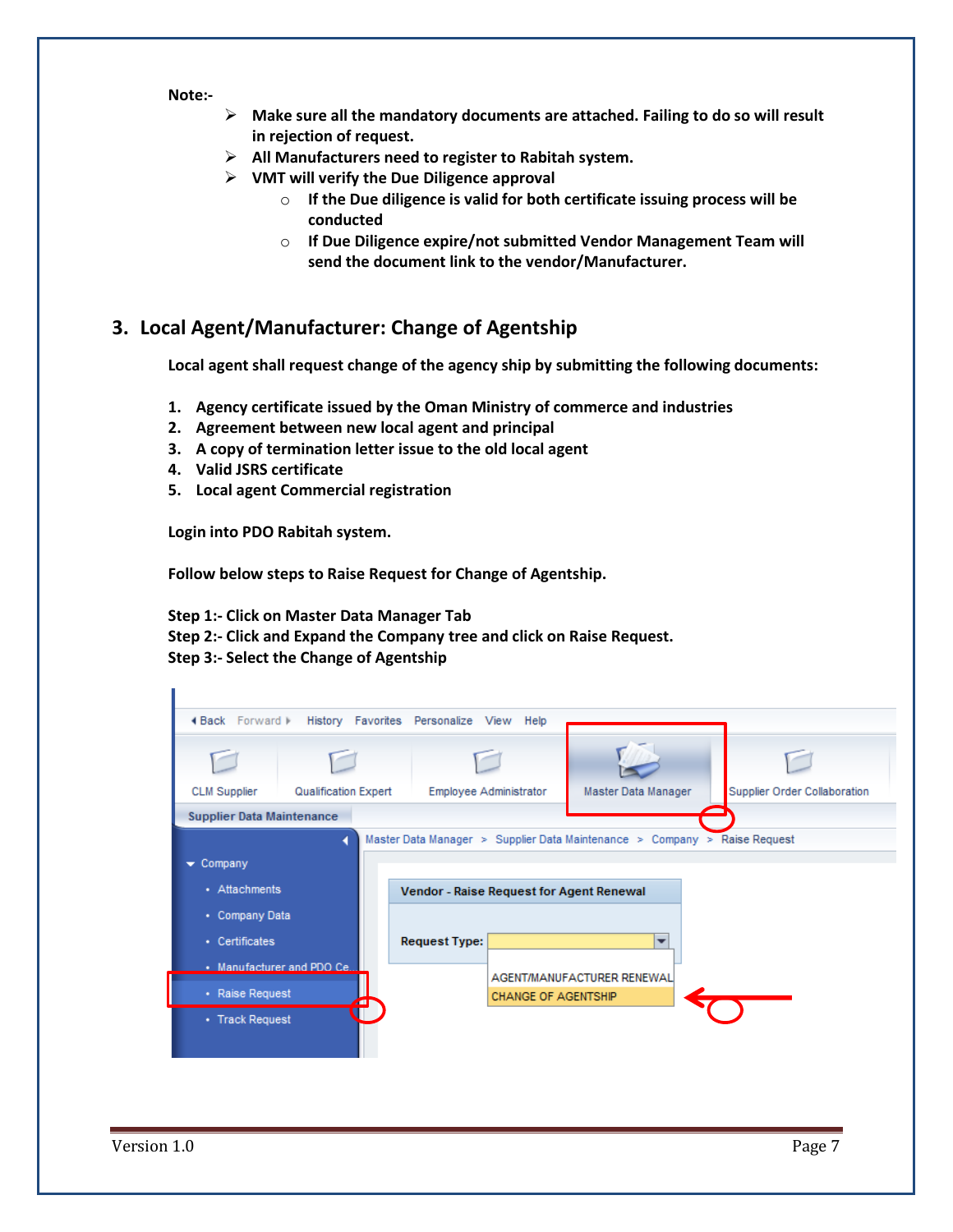**Rest of the screen remains the same like in "Renewal Request" showcased in [Section 2](#page-3-0)**

**Step 1:- Select "Agent/Manufacturer Renewal" from drop down.** 

**Step 2:- Select "Certificate Renewal" for Renewal Type.**

**Step 3:- Choose appropriate Certificate Category "Product/Service".** 

**Step 4:- Choose "Renewal" as certificate type** 

**Step 5:- Enter your commercial registration number**

**Step 6:- Select the Manufacturer/Service provider.** 

|                                                                                                                                                                                                                                                                                                                                                                               | Search Criteria                                                           | Hide Search Criteria        |
|-------------------------------------------------------------------------------------------------------------------------------------------------------------------------------------------------------------------------------------------------------------------------------------------------------------------------------------------------------------------------------|---------------------------------------------------------------------------|-----------------------------|
|                                                                                                                                                                                                                                                                                                                                                                               | Ō<br>Business Partner Number:                                             |                             |
| Vendor - Raise Request for Agent Renewal                                                                                                                                                                                                                                                                                                                                      | Manufacturer Name:                                                        |                             |
| Request Type: CHANGE OF AGENTSHIP<br>$\blacktriangledown$                                                                                                                                                                                                                                                                                                                     | Start Search Reset<br>A s List: 8 results found for Service provider<br>М |                             |
| Request ID:                                                                                                                                                                                                                                                                                                                                                                   | <b>Business Partner Number</b>                                            | Manufacturer Name           |
| Renewal Type: * CHANGE AGENT / MANUFACTURER                                                                                                                                                                                                                                                                                                                                   | 102176                                                                    | SANYO                       |
| Certificate Category: * Service v                                                                                                                                                                                                                                                                                                                                             | 102176                                                                    | TRANSMITTER                 |
|                                                                                                                                                                                                                                                                                                                                                                               | 102176                                                                    | HP. DESIGNJET               |
| Certificate Type: * Change Agent v                                                                                                                                                                                                                                                                                                                                            | 102176                                                                    | SAMSUNG ELECTRONICS CO. LTD |
| Commercial Registration Number: * MRJTEST                                                                                                                                                                                                                                                                                                                                     | 102176                                                                    | NO APPROVED MANUFACTURER    |
| Service provider:                                                                                                                                                                                                                                                                                                                                                             | 102176                                                                    |                             |
|                                                                                                                                                                                                                                                                                                                                                                               | 102176                                                                    | NO APPROVED MANUFACTURER    |
| <b>Vendor Comments:</b>                                                                                                                                                                                                                                                                                                                                                       | 102176                                                                    | <b>SANYO</b>                |
| <b>All Values: Renewal Type</b><br>Please attach the below list of Mand<br>Results List: 2 results found for Renewal Type<br>1). Agency certificate issued I<br>Renewal Type<br>2). Agreement between new I<br>CERTIFICATE RENEWAL<br>3). A copy of termination lette<br>process.<br>CHANGE AGENT / MANUFACTURER<br>4). Valid JSRS certificate<br>5).Local agent Commercial r |                                                                           |                             |
| Attachments:                                                                                                                                                                                                                                                                                                                                                                  | Ò                                                                         |                             |
| <b>最Add</b> flelete                                                                                                                                                                                                                                                                                                                                                           |                                                                           |                             |
| File Name<br>File Type<br>۷I<br>Submit<br>X Cancel                                                                                                                                                                                                                                                                                                                            |                                                                           | OK Cancel                   |

**Step 7:- Attach all the mandatory documents listed as mandatory**

**Step 8:- Enter any comments that you want to notify PDO .** 

**Step 9:- Click on Submit button to send the request to PDO.** 

- ➢ **VMT will verify the Due Diligence approval**
	- o **If the Due diligence is still valid then certificate issuing process will be conducted**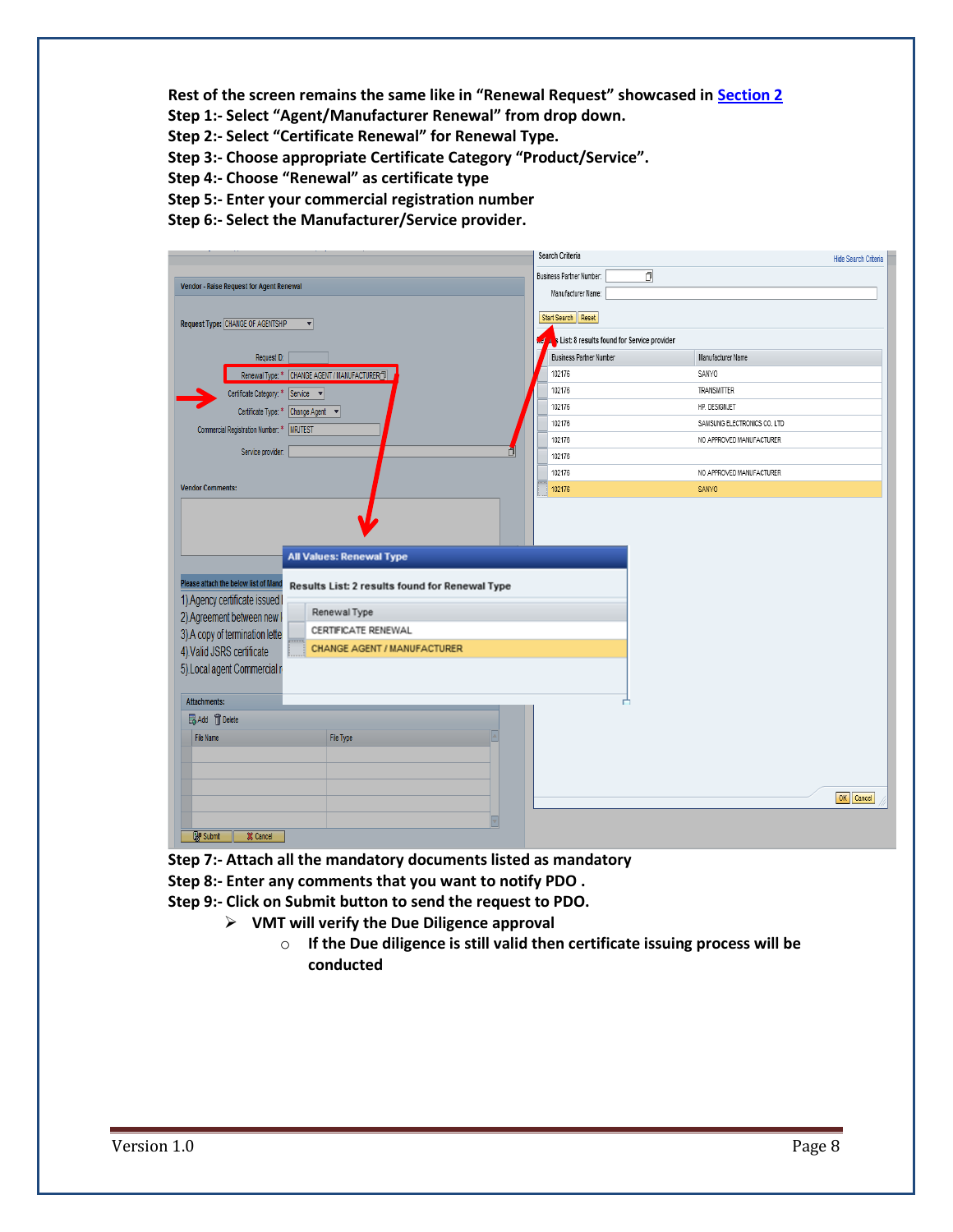| 1). Agency certificate issued by the Oman Ministry of commerce and industries                         |
|-------------------------------------------------------------------------------------------------------|
|                                                                                                       |
|                                                                                                       |
|                                                                                                       |
|                                                                                                       |
|                                                                                                       |
|                                                                                                       |
|                                                                                                       |
|                                                                                                       |
|                                                                                                       |
|                                                                                                       |
|                                                                                                       |
|                                                                                                       |
|                                                                                                       |
|                                                                                                       |
|                                                                                                       |
|                                                                                                       |
|                                                                                                       |
|                                                                                                       |
|                                                                                                       |
|                                                                                                       |
|                                                                                                       |
|                                                                                                       |
|                                                                                                       |
|                                                                                                       |
|                                                                                                       |
|                                                                                                       |
|                                                                                                       |
| application/vnd.openxmlformats-officedocument.sprea                                                   |
|                                                                                                       |
|                                                                                                       |
|                                                                                                       |
|                                                                                                       |
|                                                                                                       |
|                                                                                                       |
|                                                                                                       |
|                                                                                                       |
| RCA0000002 Request ID has been submitted successfully. You can track the status on Track Status Link. |
|                                                                                                       |
|                                                                                                       |
|                                                                                                       |
|                                                                                                       |
|                                                                                                       |
|                                                                                                       |
|                                                                                                       |
|                                                                                                       |
|                                                                                                       |
|                                                                                                       |

## <span id="page-8-0"></span>**4. Manufacturer/Principal without local representative**

**Manufacturer/Principal shall request PDO certificate submitting the following documents:** 

- **1. Manufacturing permit**
- **2. Municipality certificate**
- **3. Valid JSRS certificate**
- **4. Commercial registration**
- **5. PDO old certificate (optional)**

**In such type we follow the same steps as showcased before i[n Section 2](#page-3-0) .**

Version 1.0 Page 9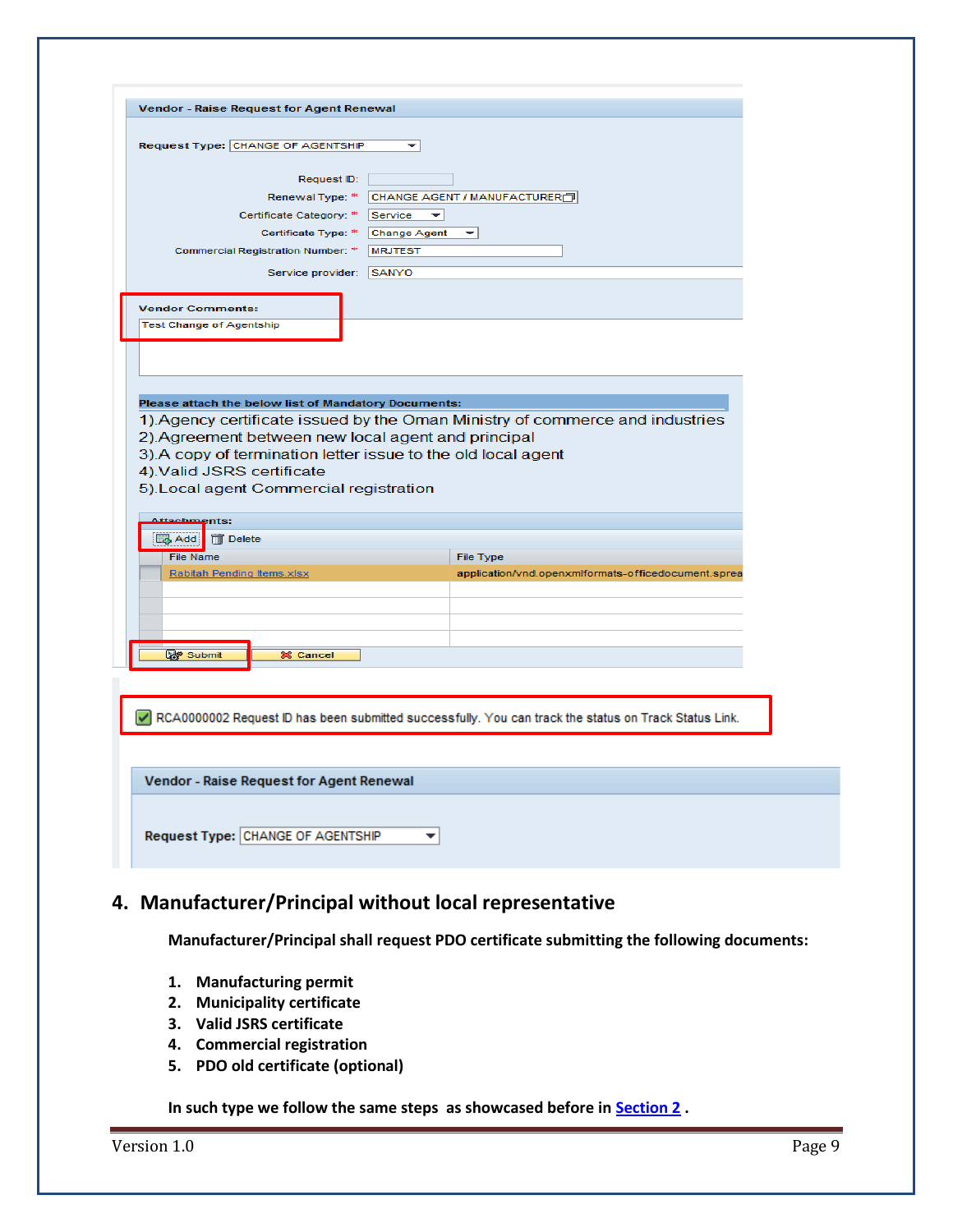#### <span id="page-9-0"></span>**5. Track Request**

**Step 1:- Click on Master Data Manager Tab** 

**Step 2:- Expand the Company tree and Click on Track Request** 

**Step 3:- Click on request number to open the details of request. Status tracker**

|                                             | 4 Back Forward > History Favorites Personalize View Help                                        |                     |                              |                        |                       |                            |  |  |  |  |
|---------------------------------------------|-------------------------------------------------------------------------------------------------|---------------------|------------------------------|------------------------|-----------------------|----------------------------|--|--|--|--|
| $\sqrt{2}$<br>⊂                             | ⋍                                                                                               |                     | П                            | n                      | $\Box$                | n                          |  |  |  |  |
| Qualification Expert<br><b>CLM Supplier</b> | Employee Administrator                                                                          | Master Data Manager | Supplier Order Collaboration | <b>RFx and Tenders</b> | <b>Document Store</b> | <b>Upcoming Tenders</b>    |  |  |  |  |
| <b>Supplier Data Maintenance</b>            |                                                                                                 |                     |                              |                        |                       |                            |  |  |  |  |
|                                             | Master Data Manager > Supplier Data Maintenance > Company > Track Request                       |                     |                              |                        |                       |                            |  |  |  |  |
| $\sqrt{\frac{1}{2}}$ Company                |                                                                                                 |                     |                              |                        |                       |                            |  |  |  |  |
| • Attachments                               | <b>Active Queries</b>                                                                           |                     |                              |                        |                       |                            |  |  |  |  |
| • Company Data                              | Vendor Request Track Vendor Request Tracking Query (1)                                          |                     |                              |                        |                       |                            |  |  |  |  |
| • Certificates                              |                                                                                                 |                     |                              |                        |                       |                            |  |  |  |  |
|                                             | Vendor Request Track - Vendor Request Tracking Query                                            |                     |                              |                        |                       |                            |  |  |  |  |
|                                             | · Manufacturer and PDO Ce<br>• Raise Request<br>View: [Standard View]<br>▼ Print Version Export |                     |                              |                        |                       |                            |  |  |  |  |
|                                             |                                                                                                 |                     |                              |                        |                       |                            |  |  |  |  |
| • Track Request                             | <b>E.</b> Deguast D                                                                             | Request Type        |                              |                        |                       | Renewal Type               |  |  |  |  |
|                                             | RDD0000003<br><b>Septe</b>                                                                      |                     | AGENT/MANUFACTURER RENEWAL   |                        |                       | <b>CERTIFICATE RENEWAL</b> |  |  |  |  |
|                                             |                                                                                                 |                     |                              |                        |                       |                            |  |  |  |  |
|                                             |                                                                                                 |                     |                              |                        |                       |                            |  |  |  |  |
|                                             |                                                                                                 |                     |                              |                        |                       |                            |  |  |  |  |
| $\blacksquare$                              |                                                                                                 |                     |                              |                        |                       |                            |  |  |  |  |
|                                             |                                                                                                 |                     |                              |                        |                       |                            |  |  |  |  |
|                                             |                                                                                                 |                     |                              |                        |                       |                            |  |  |  |  |
|                                             |                                                                                                 |                     |                              |                        |                       |                            |  |  |  |  |
|                                             |                                                                                                 |                     |                              |                        |                       |                            |  |  |  |  |

Tips:

- To ensure all the columns in the track request are visible in one screen , follow below steps
- Step 1 : Click on filter button shown in below image
- Step 2 : Change the display columns from 5 to "15" and click Apply
- Step 3 : Click OK
- Now all the columns will be visible in same scroll eliminating horizontal scrolling.